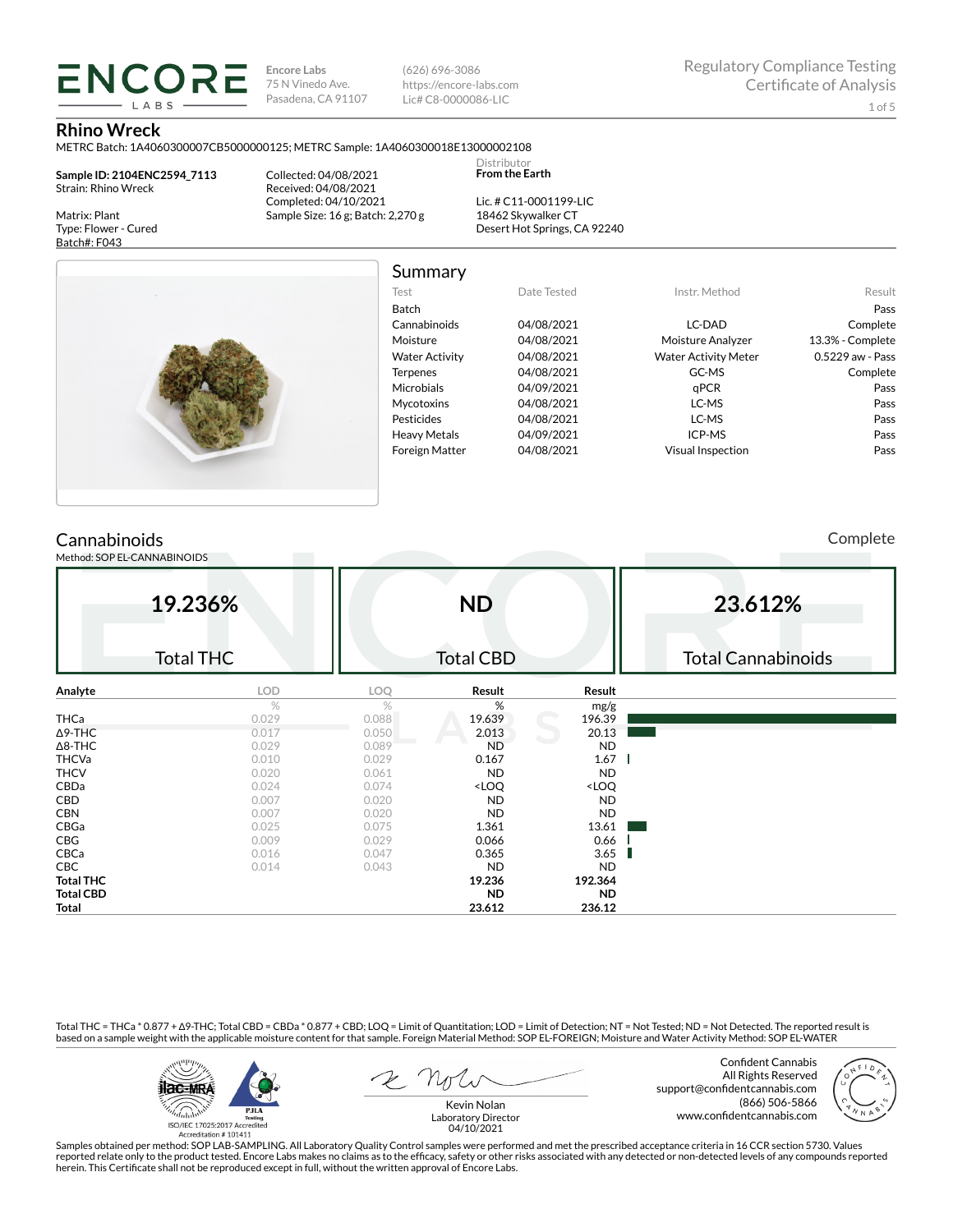**ENCORE Encore Labs** 75 N Vinedo Ave. Pasadena, CA 91107

(626) 696-3086 https://encore-labs.com Lic# C8-0000086-LIC

## **Rhino Wreck**

**IARS** 

|                                                       | METRC Batch: 1A4060300007CB5000000125; METRC Sample: 1A4060300018E13000002108 |                                              |                                                          |                              |  |
|-------------------------------------------------------|-------------------------------------------------------------------------------|----------------------------------------------|----------------------------------------------------------|------------------------------|--|
| Sample ID: 2104ENC2594 7113<br>Strain: Rhino Wreck    | Collected: 04/08/2021<br>Received: 04/08/2021                                 | Distributor<br><b>From the Earth</b>         |                                                          |                              |  |
| Matrix: Plant<br>Type: Flower - Cured<br>Batch#: F043 | Completed: 04/10/2021<br>Sample Size: 16 g; Batch: 2,270 g                    | Lic. # C11-0001199-LIC<br>18462 Skywalker CT | Desert Hot Springs, CA 92240                             |                              |  |
| Terpenes                                              |                                                                               |                                              |                                                          |                              |  |
| Method: SOP EL-TERPENES                               |                                                                               |                                              |                                                          |                              |  |
| Analyte                                               | <b>LOD</b>                                                                    | <b>LOO</b>                                   | Result                                                   | <b>Result</b>                |  |
|                                                       | $\%$                                                                          | $\%$                                         | %                                                        | mg/g                         |  |
| Terpinolene                                           | 0.002                                                                         | 0.011                                        | 0.991                                                    | 9.91                         |  |
| β-Myrcene                                             | 0.003                                                                         | 0.011                                        | 0.625                                                    | 6.25                         |  |
| β-Caryophyllene                                       | 0.003                                                                         | 0.011                                        | 0.255                                                    | 2.55                         |  |
| δ-Limonene                                            | 0.001                                                                         | 0.011                                        | 0.179                                                    | 1.79                         |  |
| Ocimene                                               | 0.003                                                                         | 0.011                                        | 0.171                                                    | 1.71                         |  |
| α-Pinene                                              | 0.002                                                                         | 0.011                                        | 0.151                                                    | 1.51                         |  |
| β-Pinene                                              | 0.002                                                                         | 0.011                                        | 0.123                                                    | 1.23                         |  |
| α-Humulene                                            | 0.001                                                                         | 0.011                                        | 0.068                                                    | 0.68                         |  |
| Linalool                                              | 0.002                                                                         | 0.011                                        | 0.065                                                    | 0.65                         |  |
| $\alpha$ -Phellandrene $^*$                           | 0.002                                                                         | 0.011                                        | 0.050                                                    | 0.50                         |  |
| δ-3-Carene                                            | 0.001                                                                         | 0.011                                        | 0.047                                                    | 0.47                         |  |
| α-Terpinene                                           | 0.002                                                                         | 0.011                                        | 0.037                                                    | 0.37                         |  |
| Fenchol*                                              | 0.002                                                                         | 0.011                                        | 0.019                                                    | 0.19                         |  |
| y-Terpinene                                           | 0.002                                                                         | 0.011                                        | 0.018                                                    | 0.18                         |  |
| Caryophyllene Oxide*                                  | 0.003                                                                         | 0.011                                        | 0.017                                                    | 0.17                         |  |
| trans-Nerolidol                                       | 0.004                                                                         | 0.011                                        | 0.015                                                    | 0.15                         |  |
| α-Bisabolol                                           | 0.003                                                                         | 0.011                                        | 0.014                                                    | 0.14                         |  |
| Borneol*                                              | 0.003                                                                         | 0.011                                        | <loq< td=""><td><loq< td=""><td></td></loq<></td></loq<> | <loq< td=""><td></td></loq<> |  |
| Camphene                                              | 0.001                                                                         | 0.011                                        | <loq< td=""><td><loq< td=""><td></td></loq<></td></loq<> | <loq< td=""><td></td></loq<> |  |
| Camphor*                                              | 0.002                                                                         | 0.017                                        | <b>ND</b>                                                | <b>ND</b>                    |  |
| cis-Nerolidol                                         | 0.003                                                                         | 0.011                                        | <b>ND</b>                                                | <b>ND</b>                    |  |
| Eucalyptol                                            | 0.002                                                                         | 0.011                                        | <loq< td=""><td><loq< td=""><td></td></loq<></td></loq<> | <loq< td=""><td></td></loq<> |  |
| Fenchone*                                             | 0.002                                                                         | 0.011                                        | <b>ND</b>                                                | <b>ND</b>                    |  |

# Primary Aromas



Date Tested: 04/08/2021<br>\*Beyond scope of accreditation. LOQ = Limit of Quantitation; LOD = Limit of Detection; NT = Not Tested; ND = Not Detected. The reported result is based on a sample weight with the applicable moisture content for that sample.

Guaiol 0.003 0.011 ND ND  $p$ -Cymene\*  $0.001$   $0.011$   $\times$  LOQ  $\times$  LOQ Valencene\* 0.003 0.011 ND ND **Total 2.847 28.47**



 $2N$ 

Confident Cannabis All Rights Reserved support@confidentcannabis.com (866) 506-5866 www.confidentcannabis.com



Kevin Nolan Laboratory Director 04/10/2021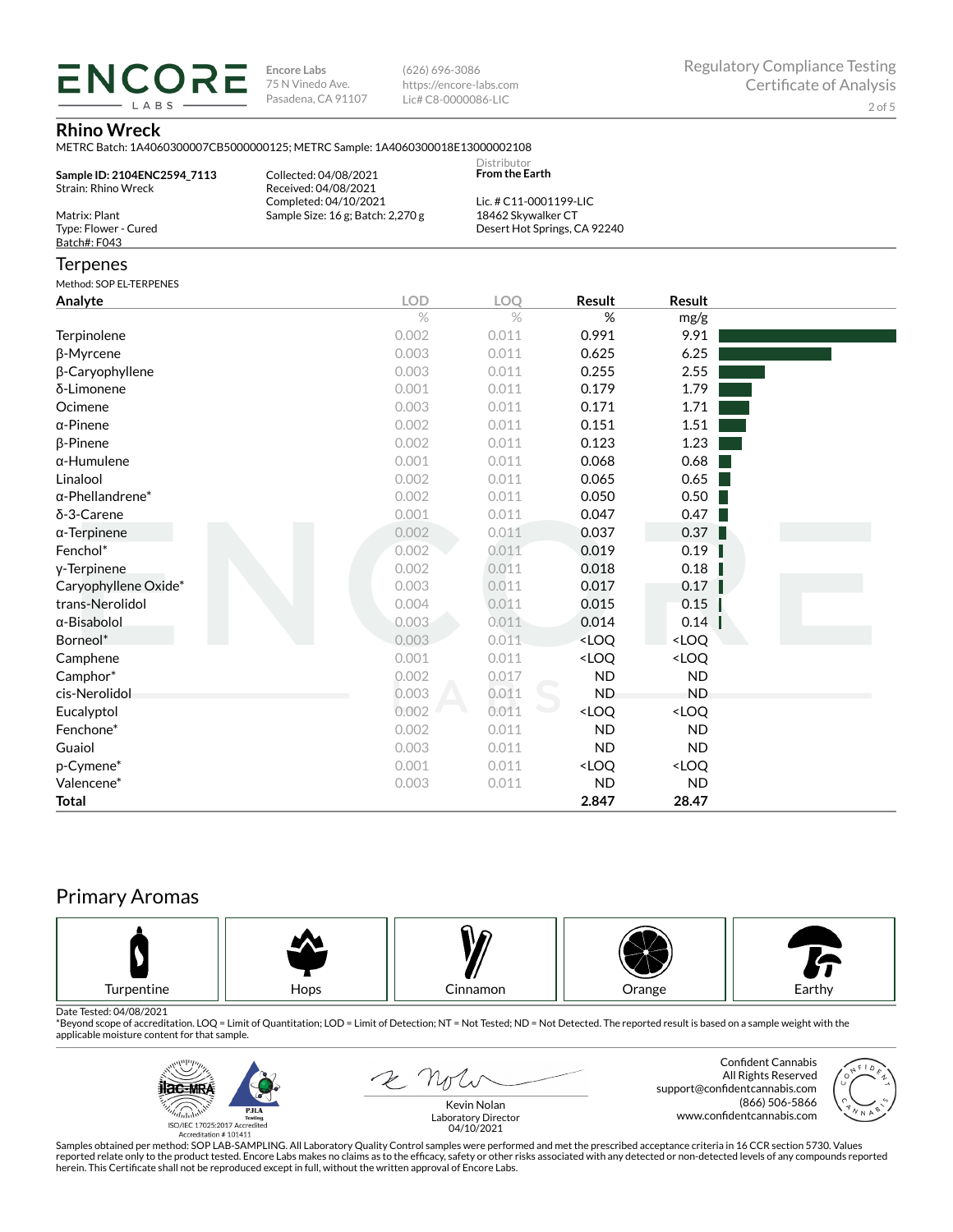**Encore Labs** 75 N Vinedo Ave. Pasadena, CA 91107 (626) 696-3086 https://encore-labs.com Lic# C8-0000086-LIC

> Distributor **From the Earth**

#### **Rhino Wreck**

METRC Batch: 1A4060300007CB5000000125; METRC Sample: 1A4060300018E13000002108

**Sample ID: 2104ENC2594\_7113** Strain: Rhino Wreck

**ENCOR** LABS

> Collected: 04/08/2021 Received: 04/08/2021 Completed: 04/10/2021 Sample Size: 16 g; Batch: 2,270 g

Lic. # C11-0001199-LIC 18462 Skywalker CT Desert Hot Springs, CA 92240

# Pesticides

Matrix: Plant Type: Flower - Cured Batch#: F043

Method: SOP EL-PesticidesLCMS LC-MS

| Analyte             | <b>LOD</b> | <b>LOO</b> | Limit          | Result    | <b>Status</b> | Analyte                 | <b>LOD</b> | LOO       | Limit          | <b>Result</b> | <b>Status</b> |
|---------------------|------------|------------|----------------|-----------|---------------|-------------------------|------------|-----------|----------------|---------------|---------------|
|                     | $\mu$ g/g  | $\mu$ g/g  | $\mu$ g/g      | µg/g      |               |                         | $\mu$ g/g  | $\mu$ g/g | $\mu$ g/g      | $\mu$ g/g     |               |
| Abamectin           | 0.005      | 0.02       | 0.1            | <b>ND</b> | Pass          | Fludioxonil             | 0.01       | 0.05      | 0.1            | <b>ND</b>     | Pass          |
| Acephate            | 0.002      | 0.01       | 0.1            | <b>ND</b> | Pass          | Hexythiazox             | 0.005      | 0.02      | 0.1            | <b>ND</b>     | Pass          |
| Acequinocyl         | 0.01       | 0.02       | 0.1            | <b>ND</b> | Pass          | Imazalil                | 0.05       | 0.1       | 0.05           | <b>ND</b>     | Pass          |
| Acetamiprid         | 0.005      | 0.02       | 0.1            | <b>ND</b> | Pass          | Imidacloprid            | 0.005      | 0.02      | 5              | <b>ND</b>     | Pass          |
| Aldicarb            | 0.05       | 0.1        | 0.05           | <b>ND</b> | Pass          | Kresoxim Methyl         | 0.005      | 0.02      | 0.1            | <b>ND</b>     | Pass          |
| Azoxystrobin        | 0.005      | 0.02       | 0.1            | <b>ND</b> | Pass          | Malathion               | 0.02       | 0.05      | 0.5            | <b>ND</b>     | Pass          |
| Bifenazate          | 0.005      | 0.01       | 0.1            | <b>ND</b> | Pass          | Metalaxyl               | 0.002      | 0.005     | $\overline{2}$ | <b>ND</b>     | Pass          |
| <b>Bifenthrin</b>   | 0.005      | 0.01       | 3              | <b>ND</b> | Pass          | Methiocarb              | 0.05       | 0.1       | 0.05           | <b>ND</b>     | Pass          |
| <b>Boscalid</b>     | 0.02       | 0.05       | 0.1            | <b>ND</b> | Pass          | Methomyl                | 0.01       | 0.02      | 1              | <b>ND</b>     | Pass          |
| Captan              | 0.2        | 0.3        | 0.7            | <b>ND</b> | Pass          | Mevinphos               | 0.02       | 0.05      | 0.02           | <b>ND</b>     | Pass          |
| Carbaryl            | 0.02       | 0.05       | 0.5            | <b>ND</b> | Pass          | Myclobutanil            | 0.005      | 0.01      | 0.1            | <b>ND</b>     | Pass          |
| Carbofuran          | 0.05       | 0.1        | 0.05           | <b>ND</b> | Pass          | Naled                   | 0.01       | 0.02      | 0.1            | <b>ND</b>     | Pass          |
| Chlorantraniliprole | 0.002      | 0.01       | 10             | <b>ND</b> | Pass          | Oxamyl                  | 0.005      | 0.01      | 0.5            | <b>ND</b>     | Pass          |
| Chlordane           | 0.05       | 0.1        | 0.05           | <b>ND</b> | Pass          | Paclobutrazol           | 0.05       | 0.1       | 0.05           | <b>ND</b>     | Pass          |
| Chlorfenapyr        | 0.05       | 0.1        | 0.05           | <b>ND</b> | Pass          | <b>Parathion Methyl</b> | 0.02       | 0.05      | 0.02           | <b>ND</b>     | Pass          |
| Chlorpyrifos        | 0.05       | 0.1        | 0.05           | <b>ND</b> | Pass          | Pentachloronitrobenzene | 0.02       | 0.05      | 0.1            | <b>ND</b>     | Pass          |
| Clofentezine        | 0.01       | 0.02       | 0.1            | <b>ND</b> | Pass          | Permethrin              | 0.02       | 0.05      | 0.5            | <b>ND</b>     | Pass          |
| Coumaphos           | 0.02       | 0.05       | 0.02           | <b>ND</b> | Pass          | Phosmet                 | 0.01       | 0.02      | 0.1            | <b>ND</b>     | Pass          |
| Cyfluthrin          | 0.05       | 0.1        | $\overline{2}$ | <b>ND</b> | Pass          | Piperonyl Butoxide      | 0.002      | 0.01      | 3              | <b>ND</b>     | Pass          |
| Cypermethrin        | 0.1        | 0.2        | $\mathbf 1$    | <b>ND</b> | Pass          | Prallethrin             | 0.005      | 0.02      | 0.1            | <b>ND</b>     | Pass          |
| Daminozide          | 0.02       | 0.05       | 0.02           | <b>ND</b> | Pass          | Propiconazole           | 0.005      | 0.01      | 0.1            | <b>ND</b>     | Pass          |
| Diazinon            | 0.002      | 0.01       | 0.1            | <b>ND</b> | Pass          | Propoxur                | 0.05       | 0.1       | 0.05           | <b>ND</b>     | Pass          |
| <b>Dichlorvos</b>   | 0.02       | 0.05       | 0.02           | <b>ND</b> | Pass          | Pyrethrins              | 0.02       | 0.05      | 0.5            | <b>ND</b>     | Pass          |
| Dimethoate          | 0.02       | 0.05       | 0.02           | <b>ND</b> | Pass          | Pyridaben               | 0.005      | 0.01      | 0.1            | <b>ND</b>     | Pass          |
| Dimethomorph        | 0.005      | 0.02       | $\overline{2}$ | <b>ND</b> | Pass          | Spinetoram              | 0.005      | 0.01      | 0.1            | <b>ND</b>     | Pass          |
| Ethoprophos         | 0.05       | 0.1        | 0.05           | <b>ND</b> | Pass          | Spinosad                | 0.005      | 0.01      | 0.1            | <b>ND</b>     | Pass          |
| Etofenprox          | 0.05       | 0.1        | 0.05           | <b>ND</b> | Pass          | Spiromesifen            | 0.01       | 0.02      | 0.1            | <b>ND</b>     | Pass          |
| Etoxazole           | 0.005      | 0.02       | 0.1            | <b>ND</b> | Pass          | Spirotetramat           | 0.005      | 0.01      | 0.1            | <b>ND</b>     | Pass          |
| Fenhexamid          | 0.005      | 0.02       | 0.1            | <b>ND</b> | Pass          | Spiroxamine             | 0.05       | 0.1       | 0.05           | <b>ND</b>     | Pass          |
| Fenoxycarb          | 0.05       | 0.1        | 0.05           | <b>ND</b> | Pass          | Tebuconazole            | 0.005      | 0.01      | 0.1            | <b>ND</b>     | Pass          |
| Fenpyroximate       | 0.005      | 0.02       | 0.1            | <b>ND</b> | Pass          | Thiacloprid             | 0.02       | 0.05      | 0.02           | <b>ND</b>     | Pass          |
| Fipronil            | 0.05       | 0.1        | 0.05           | <b>ND</b> | Pass          | Thiamethoxam            | 0.005      | 0.01      | 5              | <b>ND</b>     | Pass          |
| Flonicamid          | 0.01       | 0.02       | 0.1            | <b>ND</b> | Pass          | Trifloxystrobin         | 0.005      | 0.01      | 0.1            | <b>ND</b>     | Pass          |

LOQ = Limit of Quantitation; LOD = Limit of Detection; NT = Not Tested; ND = Not Detected.

**ilac-MRA PJLA**  $d_{\rm thbb}$ ISO/IEC 17025:2017 Ac

Accreditation #101411

Confident Cannabis All Rights Reserved support@confidentcannabis.com (866) 506-5866 www.confidentcannabis.com



Kevin Nolan Laboratory Director 04/10/2021

Samples obtained per method: SOP LAB-SAMPLING. All Laboratory Quality Control samples were performed and met the prescribed acceptance criteria in 16 CCR section 5730. Values reported relate only to the product tested. Encore Labs makes no claims as to the efficacy, safety or other risks associated with any detected or non-detected levels of any compounds reported<br>herein. This Certificate shall

Pass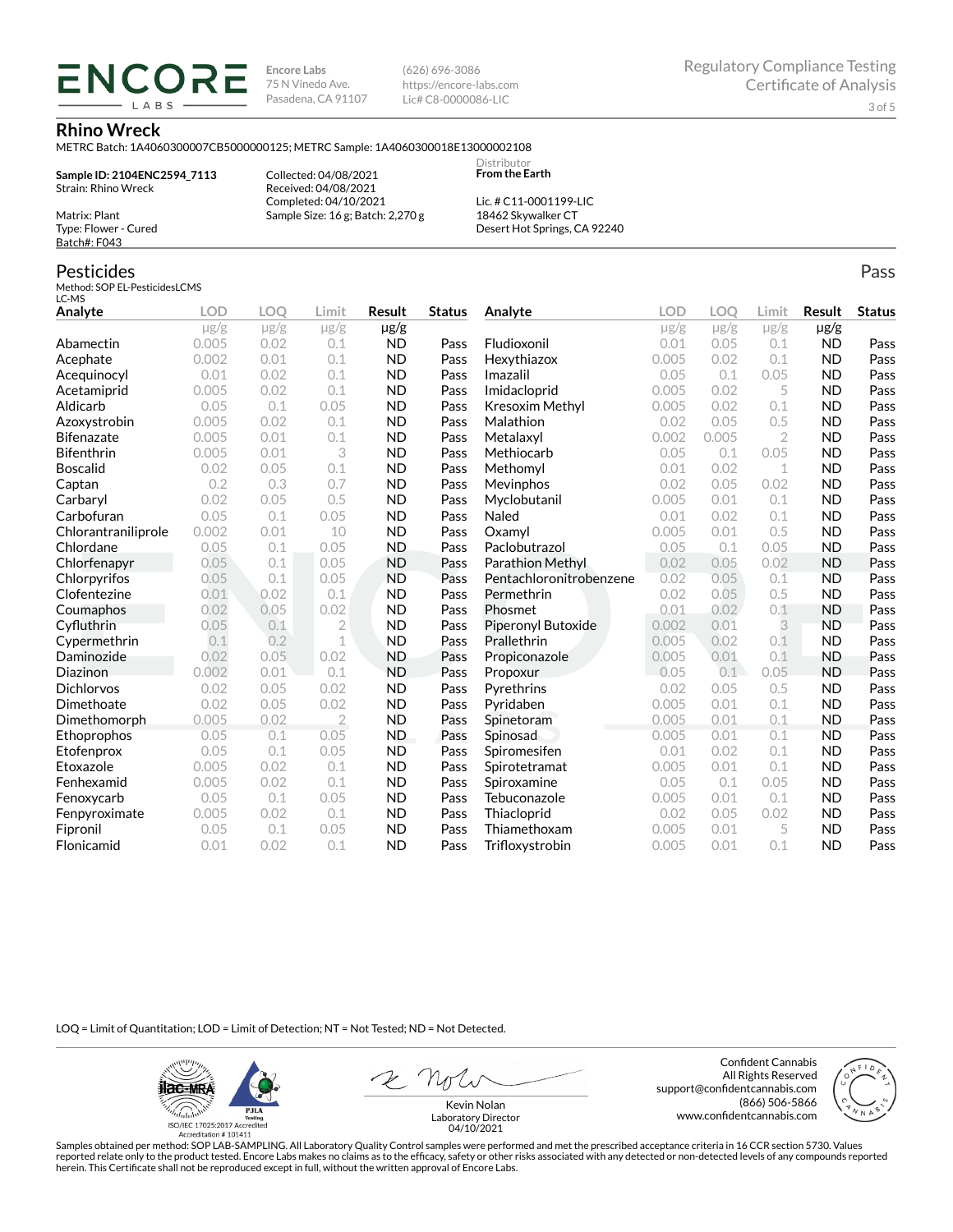**ENCORE** LABS

**Encore Labs** 75 N Vinedo Ave. Pasadena, CA 91107 (626) 696-3086 https://encore-labs.com Lic# C8-0000086-LIC

Pass

## **Rhino Wreck**

METRC Batch: 1A4060300007CB5000000125; METRC Sample: 1A4060300018E13000002108

|                                          |                                   | Distributor                  |  |
|------------------------------------------|-----------------------------------|------------------------------|--|
| Sample ID: 2104ENC2594 7113              | Collected: 04/08/2021             | <b>From the Earth</b>        |  |
| Strain: Rhino Wreck                      | Received: 04/08/2021              |                              |  |
|                                          | Completed: 04/10/2021             | Lic. # C11-0001199-LIC       |  |
| Matrix: Plant                            | Sample Size: 16 g; Batch: 2,270 g | 18462 Skywalker CT           |  |
| Type: Flower - Cured                     |                                   | Desert Hot Springs, CA 92240 |  |
| Batch#: F043                             |                                   |                              |  |
| <b>Mycotoxins</b>                        |                                   |                              |  |
| Method: SOP EL-PesticidesLCMS<br>$LC$ MC |                                   |                              |  |

| ייי ש                   |            |            |               |               |               |
|-------------------------|------------|------------|---------------|---------------|---------------|
| Analyte                 | <b>LOD</b> | <b>LOC</b> | Limit         | <b>Result</b> | <b>Status</b> |
|                         | µg/kg      | µg/kg      | $\mu$ g/ $kg$ | µg/kg         |               |
| <b>B1</b>               |            | ∸          |               | <b>ND</b>     | Tested        |
| <b>B2</b>               |            |            |               | <b>ND</b>     | Tested        |
| G <sub>1</sub>          |            |            |               | <b>ND</b>     | Tested        |
| G <sub>2</sub>          |            |            |               | <b>ND</b>     | Tested        |
| Ochratoxin A            |            |            | 20            | <b>ND</b>     | Pass          |
| <b>Total Aflatoxins</b> |            |            | 20            | <b>ND</b>     | Pass          |



Date Tested: 04/08/2021 LOQ = Limit of Quantitation; LOD = Limit of Detection; NT = Not Tested; ND = Not Detected.



Confident Cannabis All Rights Reserved support@confidentcannabis.com (866) 506-5866 www.confidentcannabis.com



Kevin Nolan Laboratory Director 04/10/2021